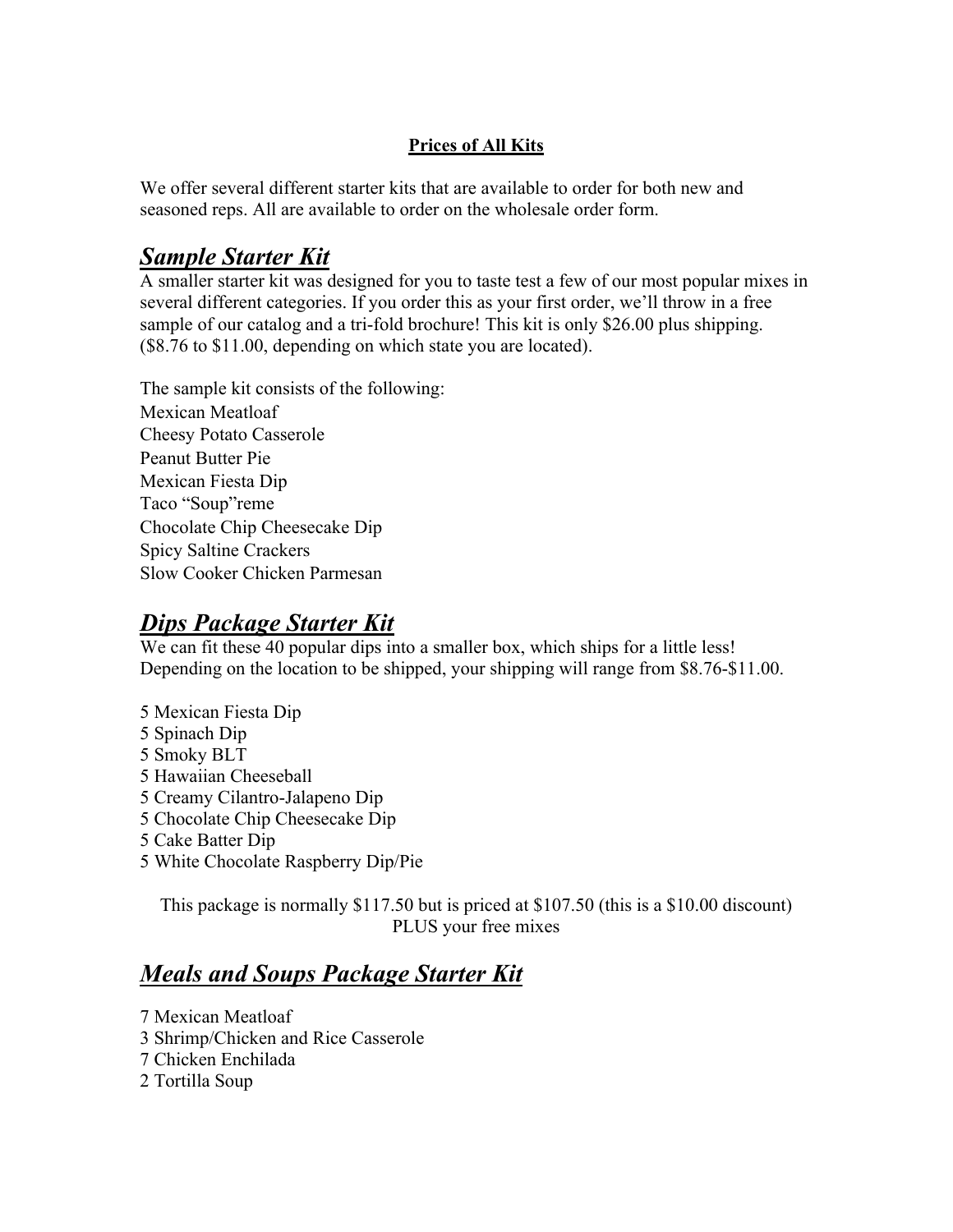7 Potato Soup 3 Taco "Soup"reme 3 Chicken and Dumpling Soup 3 Sweet Corn Chowder 2 Chicken Pasta 3 Kung Pao Chicken 1 Beanless Chili 3 Crowd Pleasin' Cowboy Stew 1 Minestrone Soup 2 Beer Braised Beef in Crock Pot 2 Good Old Fashioned Roast in Crock Pot 3 Slow Cooker Chicken Parmesan 3 Slow Cooker Honey Bourbon Chicken 3 Slow Cooker Italian Meatloaf

## \$200.00

(A discount of \$10.75!) and you still get 4 free mixes!

# *Slow Cookers and Soup/Meals*

\$113.75 order includes (12 Slow Cooker Meals and 21 Soups/Meals) That is 33 meals (averages to be \$3.44 each)!! AND…. If you only order this, they ALL fit inside a smaller box, which helps with shipping! Approximately. \$10.75- \$14.00, depending on where shipping to!

Slow Cookers: Beer Braised Beef in Crock Pot French Onion Seasoning (great on chicken or pork) Good Old Fashioned Roast in Crock Pot Slow Cooker Asian Pork Wrap Slow Cooker Chicken Parmesan Slow Cooker Hickory Smoked Brisket Slow Cooker Honey Bourbon Chicken Slow Cooker Italian Beef Sandwiches Slow Cooker Italian Meatloaf Slow Cooker Margarita Chicken Slow Cooker Maple Glazed Pork Slow Cooker Tamale Soup

Meals or Soups: Beanless Chili Cajun Dirty Rice Chicken and Dumplings Chicken Enchilada Soup Chicken Pasta Creamy Chicken Stew Creamy Wild Rice Soup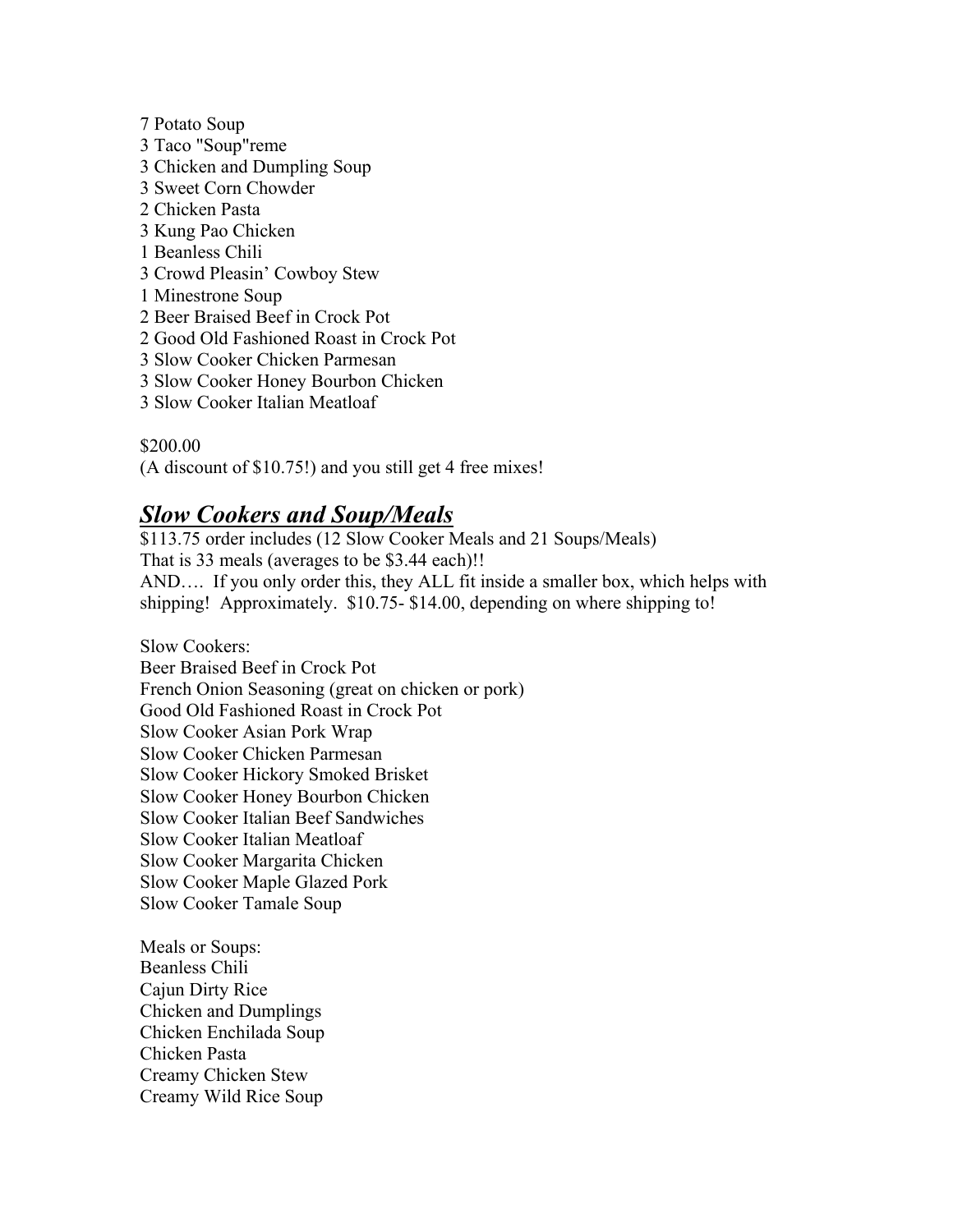Crowd Pleasin' Cowboy Stew Etouffe Honey Grilled Shrimp Jalapeno Parmesan Encrusted Fish Jambalaya Kung Pao Chicken Mexican Meatloaf Minestrone Soup Orange Chipotle Chicken Potato Soup Raspberry Glazed Pork Sweet Corn Chowder Taco Soup without Beans Tex-Mex Soup

# *Home Show/Festivals/Arts and Craft Show Kit*

We realize that when you first start out, it is so difficult to decide what to purchase, how many of each mix to purchase, and where to begin! This is a package that we have put together that will hopefully help. If you plan on attending art/craft shows or festivals or home shows, then this would be an ideal kit for you to purchase! The kit consists of a variety of mixes for you to sell at your show. The mixes chosen are our most popular mixes.

The kit also consists of the following **FREE** items! 1 set of 100 Sample/Tester Spoons 1 set of 100 Soup/Sample Cups 2 pages of Re-order labels with your information on them for you to place on each of your mixes Set of 100 Thank You sacks for merchandise Mixes for you to sample to your show: 6 free mixes of your choice (for every \$50.00 spent)

All of this for \$450.00

- 4 Dreamsicle Pie
- 2 No Bake Cheesecakes
- 4 Key Lime Pie
- 2 Peanut Butter Pie
- 2 5-Microwavable Peanut Butter Fudge
- 2 5-Minute Microwavable Chocolate Fudge
- 2 Grandma's Pound Cake
- 7 Chocolate Chip Cheesecake Dip
- 5 Cake Batter Dip
- 3 Toffee Cookie Dough Dip
- 3 White Chocolate Rasbperry Dip/Pie
- 2 Sugar Free Key Lime Pies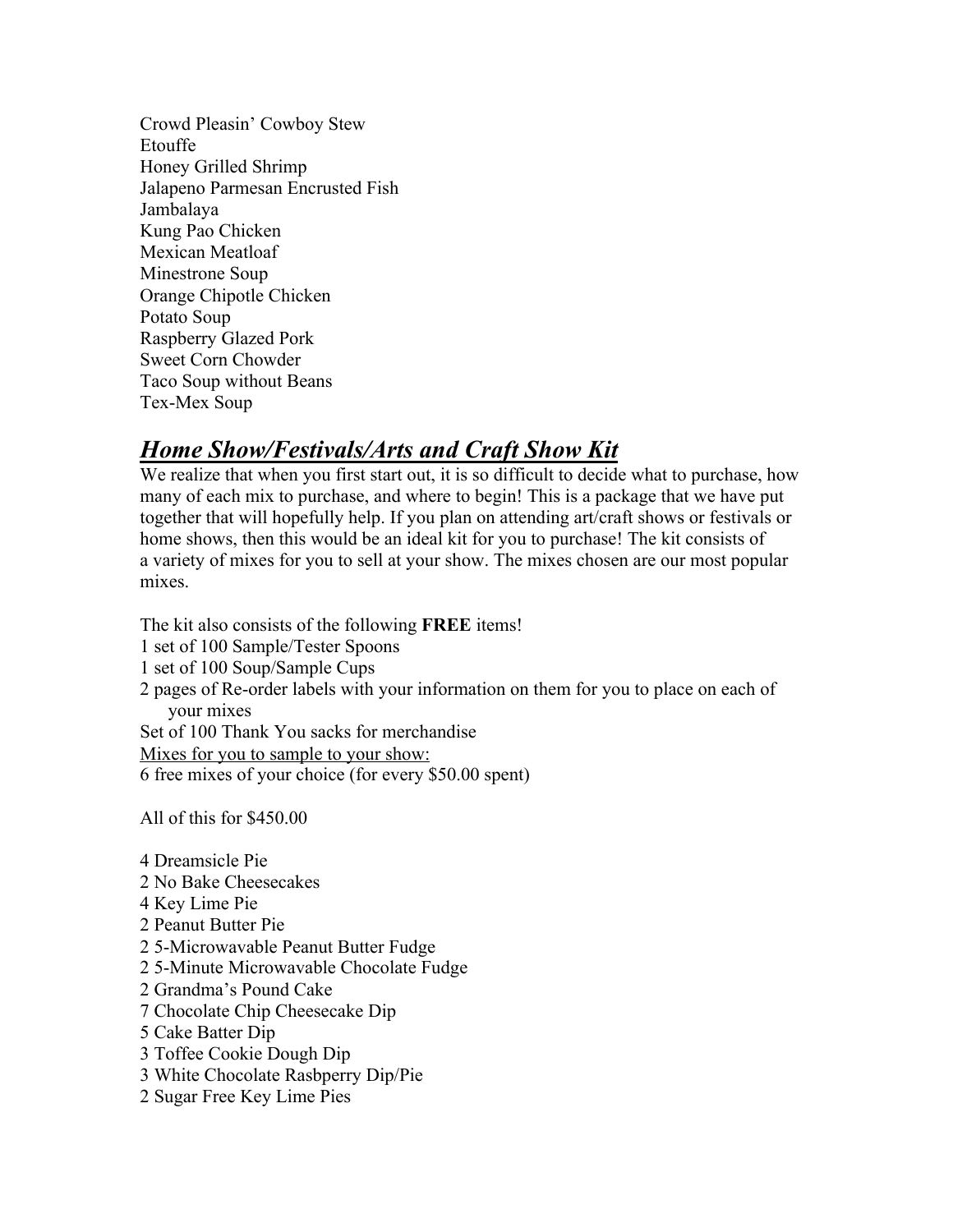2 Birthday Pancakes 2 Pecan Pie Muffins 2 Garlic Cheese Biscuits 2 Beer Breads 7 Spinach Dip 7 Mexican Fiesta Dip 5 Hawaaian Cheeseball 7 Spicy Saltine Crackers 5 Creamy Cilantro-Jalapeno Dip 5 Cheesy Potato Casserole 1 Hasbrown Casserole 2 Sweet Green Beans 7 Mexican Meatloaf 4 Shrimp/Casserole Rice Casserole 7 Chicken Enchilada Soup 5 Baked Potato Soup 3 Potato Soup 3 Chicken Pasta 5 Taco "Soup"reme 2 Chicken and Dumpling Soup 2 Beanless Chili 3 Crowd Pleasin' Cowboy Stew 2 Kung Pao Chicken 4 Salisbury Steak with Gravy 4 Sweet Chicken Teriyaki 3 White Bean Chili

# *Advertisement Kit*

This is something similar to a start up kit, but we call it an advertisement/sample kit. It is a kit that you can bring to different schools, businesses, or other places of work to show a sampling of our products and then take orders from. The kit includes 7 different mixes from various categories that are really popular and good sellers. We put them in a white box full of bright blue crinkle paper. The box is labeled with our name and logo, and we also include some catalogs so that your customers can see other products we offer in case they want to order something that isn't included in the sample kit and some mailing list slips if they are interested in joining your mailing list. This box is easy to carry around and set up. This saves you a lot of time instead of setting up your whole display and from sitting there all day. You would simply drop it off, pick up your sample box and order forms in a day or two (leave it overnight if you wish), and then fill the orders! If you set the kit up at several different places in one week, then you could place one big order at the end of the week. That way the turnaround time is quick. The mixes in the sample box are as follows:

Key Lime Pie Mexican Meatloaf Mexican Fiesta Dip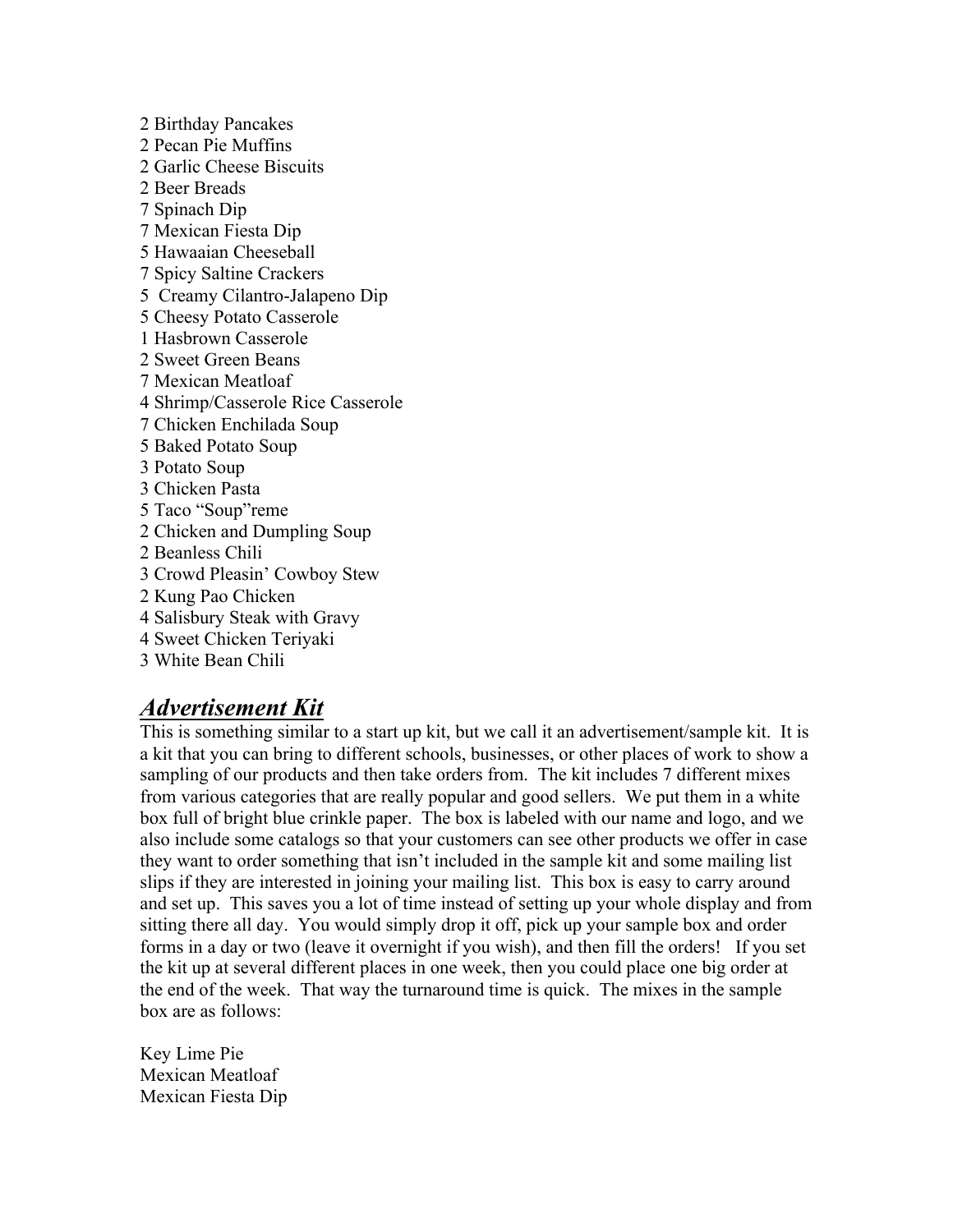Baked Potato Soup Sugar Free Peanut Butter Pie Slow Cooker Chicken Parmesan Fuzzy Navel Wine Slush

5 catalogs 20 order forms 30 mailing list slips

When the mailing list slips and order forms are all used up, feel free to duplicate your own copies from the distributor page of the website. When the catalogs are all gone, you can just order those off of the wholesale order form.

The price of the sample kit is \$29.00 plus shipping.

# *Fall Starter Kit*

Great kit including "fall" mixes at a discount.

5 Hot Spiced Cider/Wine 5 Praline Yams 5 Best Ever Sweet Potato Casserole 7 Sweet Green Beans 8 Pumpkin Bread 5 Pecan Pie Muffins 5 Grandma's Pumpkin Pie/Cheesecake 6 Caramel Pecan Pie 5 5 Star Coconut Pie 4 German Chocolate Pie 5 Heavenly Chocolate Pie/Cheesecake 5 Peanut Butter Pie 4 Pumpkin Roll 3 My Poppy's Sugar Free Pumpkin Pie 3 PawPaw's Sugar Free Chocolate Pie 7 Caramel Apple Dip 7 Russian Spiced Tea 5 5 Minute Peanut Butter Microwavable Fudge 5 5 Minute Chocolate Microwavable Fudge 3 Hot Buttered Rum

\$354.75 and receive the following FREE: 3 Funnel Cakes 3 Aunt Sherry's Pie Crust Plus your free mixes for every \$50.00 spent!

# *Party Package*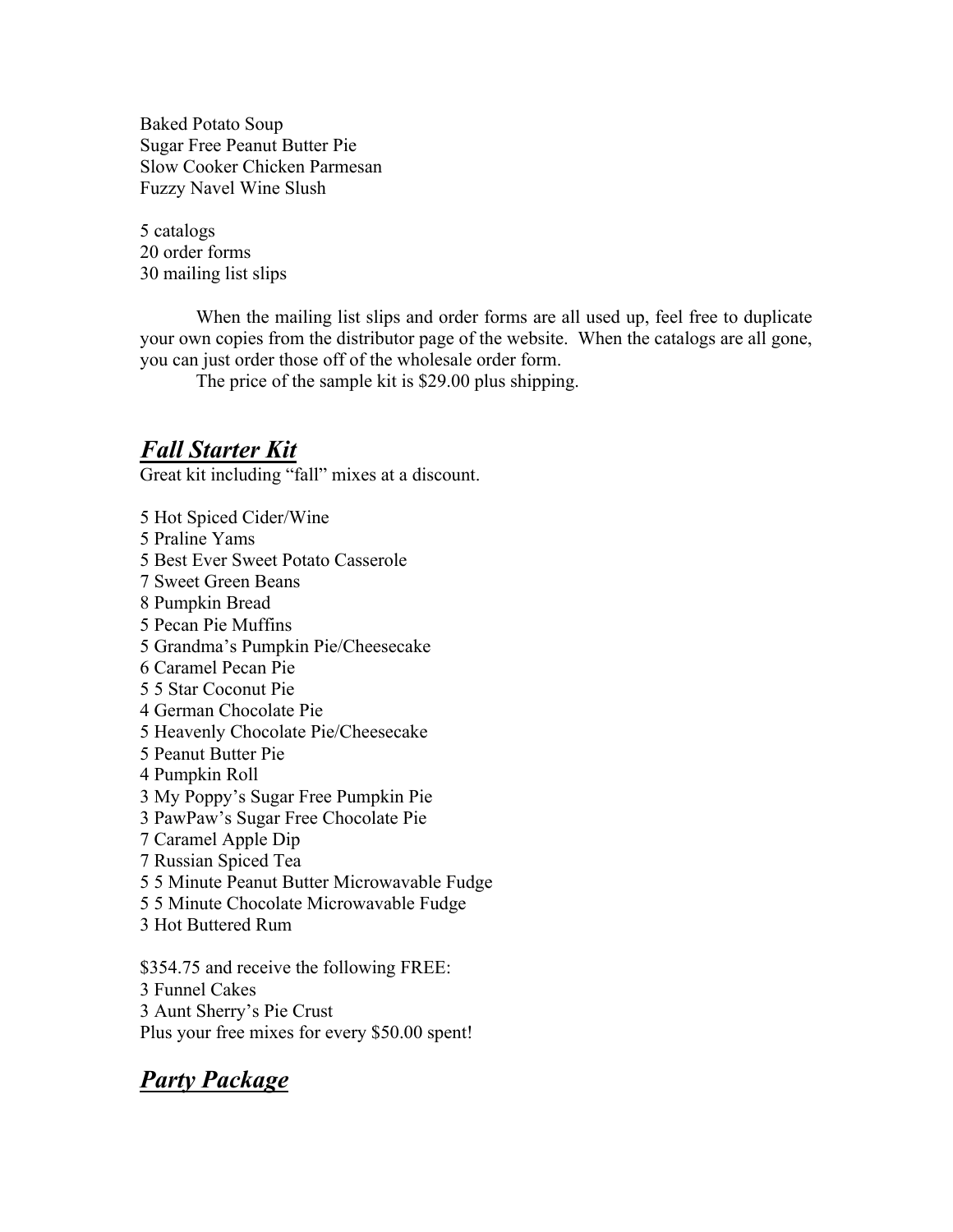This is the perfect party kit that includes several delicious mixes and unique ways to prepare them for any type of party! This is great for baby showers, wedding showers, graduation parties, or any other get together/party! All of the mixes can be made ahead of time. wholesale 27.00 retail 40.50

## Cucumber/Dill Sandwiches

Make sandwiches by mixing one package of Dill Dip with 8 oz cream cheese and 1 cup of sour cream. Lightly spread mixture on bread and place thinly slices of cucumbers on top. Top with bread. YUM! These can made the day before the party and stored in airtight container.

### Tropical Chicken Salad

Make sandwiches or top Ritz crackers with a dollop of chicken salad. Sandwiches can made the day before party and stored in airtight container.

### Chicken Salad

Make sandwiches or top Ritz crackers with a dollop of chicken salad. We used one rotisserie chicken for both spreads. Sandwiches can made the day before party and stored in airtight container.

### Hawaiian Cheese Ball Pinwheels

Mix according to package directions and thinly spread on flour tortillas. Roll up, store in sealed container overnight. Slice into ½ inch slices the day of party.

### Corn Dip

Make the night before as directed on package. Reheat before party and then place a spoonful inside each small Tostito Scoop.

### Cake Batter Dip

Mix according to directions except don't top with sprinkles. Pour into bowl. Before party, top with sprinkles and serve with assorted fruit or sweet crackers.

### Cookie Dough Dip

Mix according to directions. Serve with assorted fruit or sweet crackers.

#### Spinach Dip

Mix as directed on package and place a small spoonful in a miniature glass (or our sample cups will work great) and then top with a piece of celery and a couple of mini carrots)

### Chili Cheese Dip

Mix half of the package with 15 oz can of refried beans. Place small spoonful inside the bottom of one of our sample cups. Mix the other half of package with 1 cup of